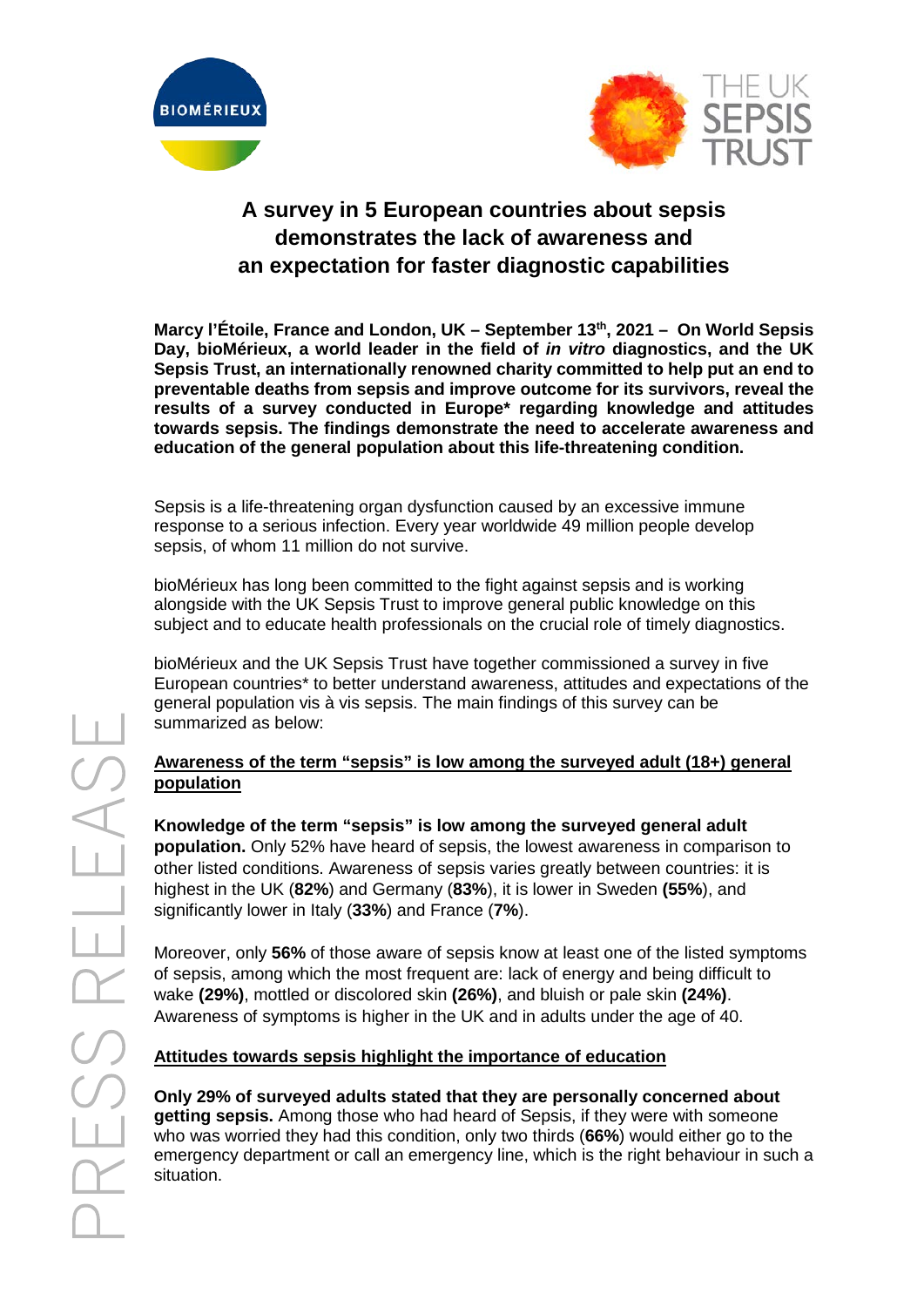

Dr Ron Daniels BEM, Chief Executive and founder, UK Sepsis Trust declared: *"For a condition which is responsible for 1 in 5 deaths worldwide, these important results highlight significant issues with regard to awareness of sepsis in some countries. They demonstrate that there is huge geographical variation and that, in a decision which could literally make the difference between life and death, one in three adults would still respond inappropriately. We call on all European governments to prioritize sepsis awareness, particularly relevant as we emerge from the COVID-19 pandemic."*

#### **High expectations of national health systems, drug manufacturers, diagnostic manufacturers and vaccine manufacturers**

From a list of actions, surveyed adults are most likely to agree that the following would improve the management of sepsis and the problem of antimicrobial resistance: more education for the general public on early sepsis symptoms (78%), better access to easyto-understand information about sepsis (75%), and **faster diagnostic tools that can be used to confirm sepsis (75%).**

Mark Miller, Executive Vice President, Chief Medical Officer, bioMérieux explained: *"This survey shows the need for both awareness and timely diagnostics to combat sepsis. Diagnostics are key tools to allow the clinician to diagnose sepsis and the related infection, to adapt antimicrobial treatment and to manage organ failures."*

Despite sepsis having such a large global impact and mortality rate, general awareness of the condition is low on average in Europe. These results only reinforce our conviction and commitment to greater education and awareness in the fight against sepsis. It also calls for a stronger commitment of public authorities, civil society as well as healthcare industries in order to address this major health issue and help end preventable deaths. In that respect, bioMérieux strives to keep working in close collaboration with patient associations such as the UK Sepsis Trust.

#### **[See the results of the survey](https://www.biomerieux.com/sites/corporate/files/survey_uk_sepsis_trust_biomerieux_ipsos_-_20210913.pdf)**

*\* On behalf of bioMérieux and The UK Sepsis Trust, Ipsos MORI UK Ltd conducted an online survey among a representative sample of 7,701 adults aged 18+ across 5 countries (UK n=1,549, France n=1,509, Germany n=1,515, Sweden n=1,613, Italy n=1,515) between 1st June and 22nd June 2021. To identify a representative sample of adults aged 18+, quotas were set by age within gender, geographic area of residence, level of education and work status. Weighting has been applied to bring the sample in line with the known population profile of these audiences. The overall total results are based on country averages across the five countries and each country was weighted equally.*

#### **ABOUT UK SEPSIS TRUST**

The UK Sepsis Trust was founded in 2012 by world-leading sepsis expert, NHS consultant Dr Ron Daniels BEM. Our goal is to end preventable deaths from sepsis and improve outcomes for sepsis survivors. We believe that earlier diagnosis and treatment across the UK and beyond could save thousands of lives. Our critical expertise is based on the charity's grassroots origins: our doctors and nurses have front line experience of sepsis and their passion is born of a uniquely comprehensive understanding of what needs to be done. The urgent need to improve sepsis care in the UK drives us forward as we continue to work in hospitals, while advancing the sepsis agenda.